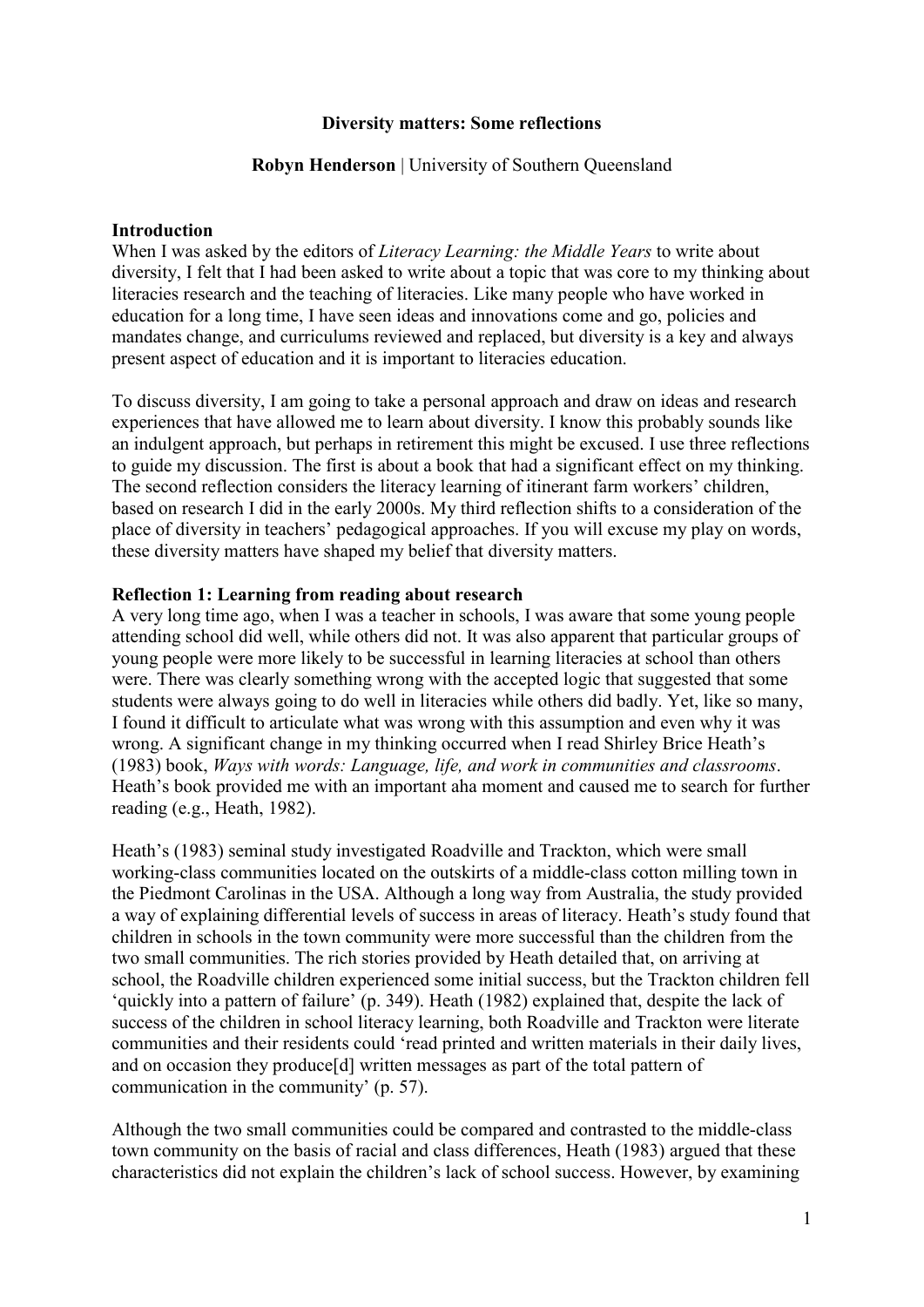the types of talk and socialisation activities the children and their parents were engaged in at home, she realised that these factors determined success or otherwise at school. With regard to the children in the town, she found that they brought linguistic and cultural capital from multiple 'occasions of practising the skills and espousing the values that schools transmit. Long before reaching school, children of the townspeople had made the transition from home to school' (p. 368). In contrast, the children of the two smaller communities had not had opportunities to experience the particular social practices and 'ways' of schools prior to beginning school (Heath, 1982, p. 50).

In the two decades following Heath's (1982, 1983) research, we saw other studies that offered additional examples to support her thinking (e.g., Carrington & Luke, 2003; Hill, Comber, Louden, Rivalland, & Reid, 1998; Gregory & Williams, 2000). The particular message of these studies was that school literacy practices 'assume the existence of, and in some ways measure and reward, a certain set of family and personal attributes' (Gilbert, 2000, p. 10). Indeed, in terms of student diversity, such studies emphasised the way that students' home literacy practices influence their learning of the specific literacies required and valorised at school. It is not that particular students' home literacies are deficient, but that they are different from the ones that schools value.

### **Reflection 2: Talking about student diversity**

When I moved into a research career, my observations of classrooms and interviews with teachers and other school staff opened my eyes to how students' learning of literacies was understood and explained in the school context. I was researching a group of marginalised students – the children of itinerant farm workers – and I started to understand how deficit stories relating to those young people seemed a commonsense way to explain their lack of success in learning the literacies valued at school. I have written on many occasions about the deficit stories that I heard (Henderson, 2001, 2004a, 2005, 2008a; Henderson & Woods, 2019), but I wish to reiterate a few of the stories here, because they provide some concrete examples of talk about student diversity.

The dominant stories that were circulating in the school community were stereotypical and they linked itinerant farm workers' children to low socioeconomic circumstances and to a range of deficit characteristics, including social and emotional problems. Moreover, the families were generally blamed for these issues. The school principal, for example, told me that 'itinerant pickers … seem to bring in a lot more problems.' He then went on to say: 'I don't want to stereotype itinerant pickers into a low socio-economic category where social problems seem to manifest, but we do seem to have more than our fair share of social problems, social and emotional problems.'

In relation to the learning of literacies, classroom teachers indicated that there was a 'standard expectation that itinerant kids are going to be below the peer group' and that 'itinerant kids and literacy is definitely an issue.' Teachers also described the parents of these children in deficit terms, intimating that they spent little time with their children and did not provide the necessary home materials for their children to engage in school learning. For example, one teacher explained:

[The parents] have very little time to spend with [their son], to talk about the things he's got to deal with at school, his angst or anger or confusion or emotions, because they're going to be busy working, and when they're not working I guess they'll be stuffed.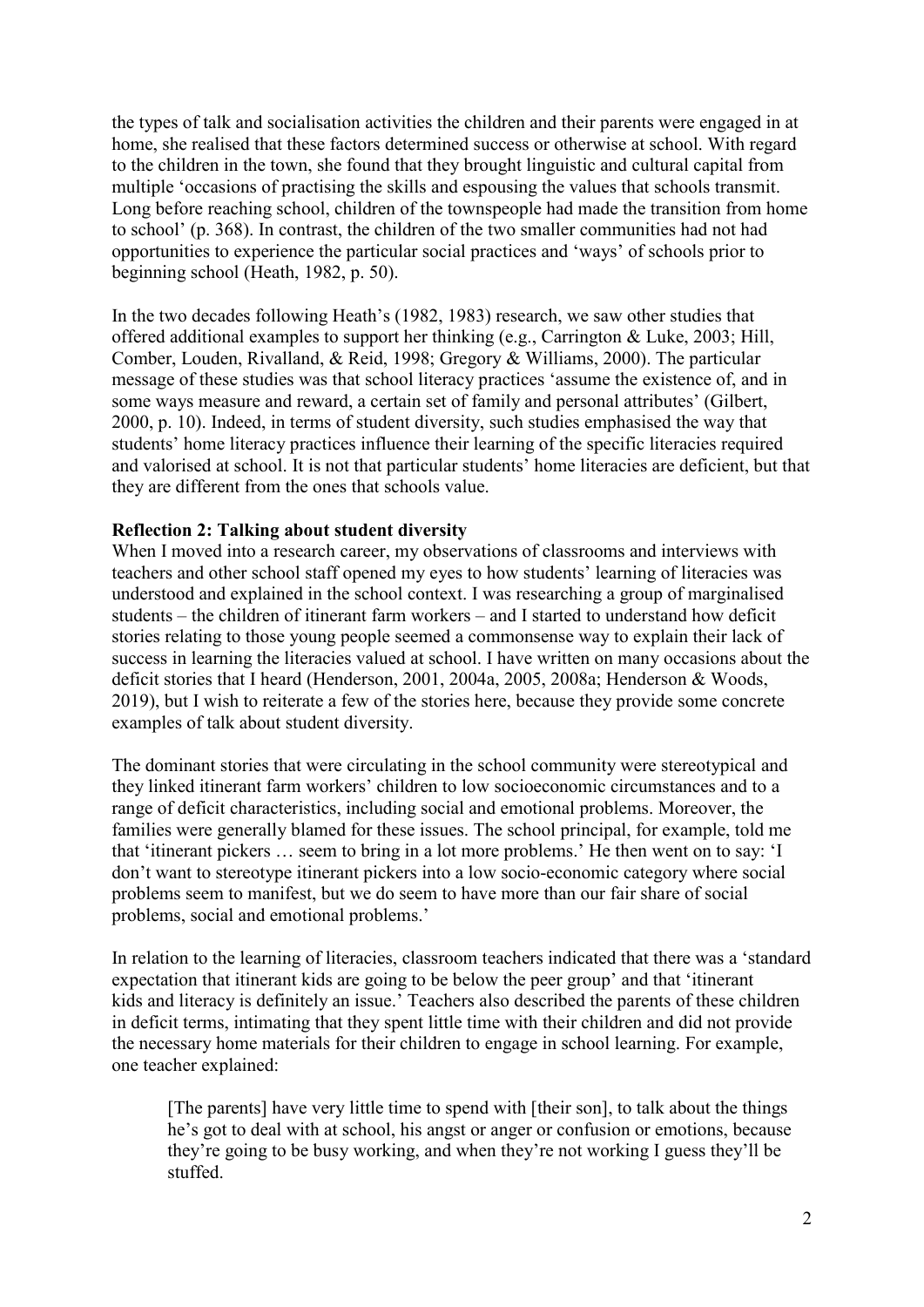Another teacher surmised that:

Because they're itinerant, I imagine what they bring is what they can fit in the car. So you don't bring your library.

In describing aspects of the parents' work and their supposed poor parenting, the teachers highlighted negative impacts on the children. It was not unusual to hear comments like:

[The children have] social problems, behavioural problems, lack of foundation problems … Maybe they've got no control at home because there are no parents there. I don't know. But when they come to school, they're wild, very wild.

The dominant view amongst the teachers was that an itinerant lifestyle impeded literacy learning and that the children's low academic achievement at school, in relation to the learning of literacies, was a natural and expected consequence of that lifestyle. It was evident that the children's mobility from place to place and their parents' occupations were used as points of reference for explaining unsuccessful literacy learning (Henderson, 2007).

However, some of the teachers in this initial study used the children's language status as a point of reference, referring to their use of English as an additional language or dialect. In these cases, not being a native English speaker was regarded as a deficit. The school principal, for example, said: 'When we talk of itinerants, I mean straight away I seem to think of ESL [English as a second language], a major problem.' Using the term ESL, which was one of the acceptable terms at the time, the principal recognised that he had generalised his view of the children having English as an additional language to all of the itinerant farm workers' children: 'I still identify the fruit pickers as ESL and that's wrong … I've tried to go and see the other fruit pickers or seasonal workers and I realise that it's not just ESL.' Despite this recognition, it was clear that the children's language status was seen as a deficit that impacted on the school.

When I talked with the students, it became evident that many of the itinerant children spoke particular dialects of English, such as Tongan-English and Turkish-English. These variations of English related to the ethnic backgrounds of their families. What became evident as I talked with teachers was that they were quick to highlight the children's difficulties with aspects of literacy learning, including particular challenges in reading, writing and spelling (Henderson & Woods, 2019). However, as I have discussed elsewhere (see Henderson, 2004b; Henderson & Woods, 2019), many of the points identified by the teachers seemed to match the characteristics that Gibbons (1991) described as evidence of 'bilingual children whose English language skills are not yet adequate for the learning demands of the classroom' (p. 4).

One of my learnings from this research was that student diversity is complex. In brief, the students in my study were itinerant; they had experienced what it was like to move from place to place and to attend schools in multiple locations. However, even though that might suggest that the group was homogeneous, that was not the case. The families differed in the lengths of time they had been itinerant and in their reasons for following seasonal farm work (Henderson, 2001). In addition, the students represented many cultural groups and spoke a range of languages and dialects of English.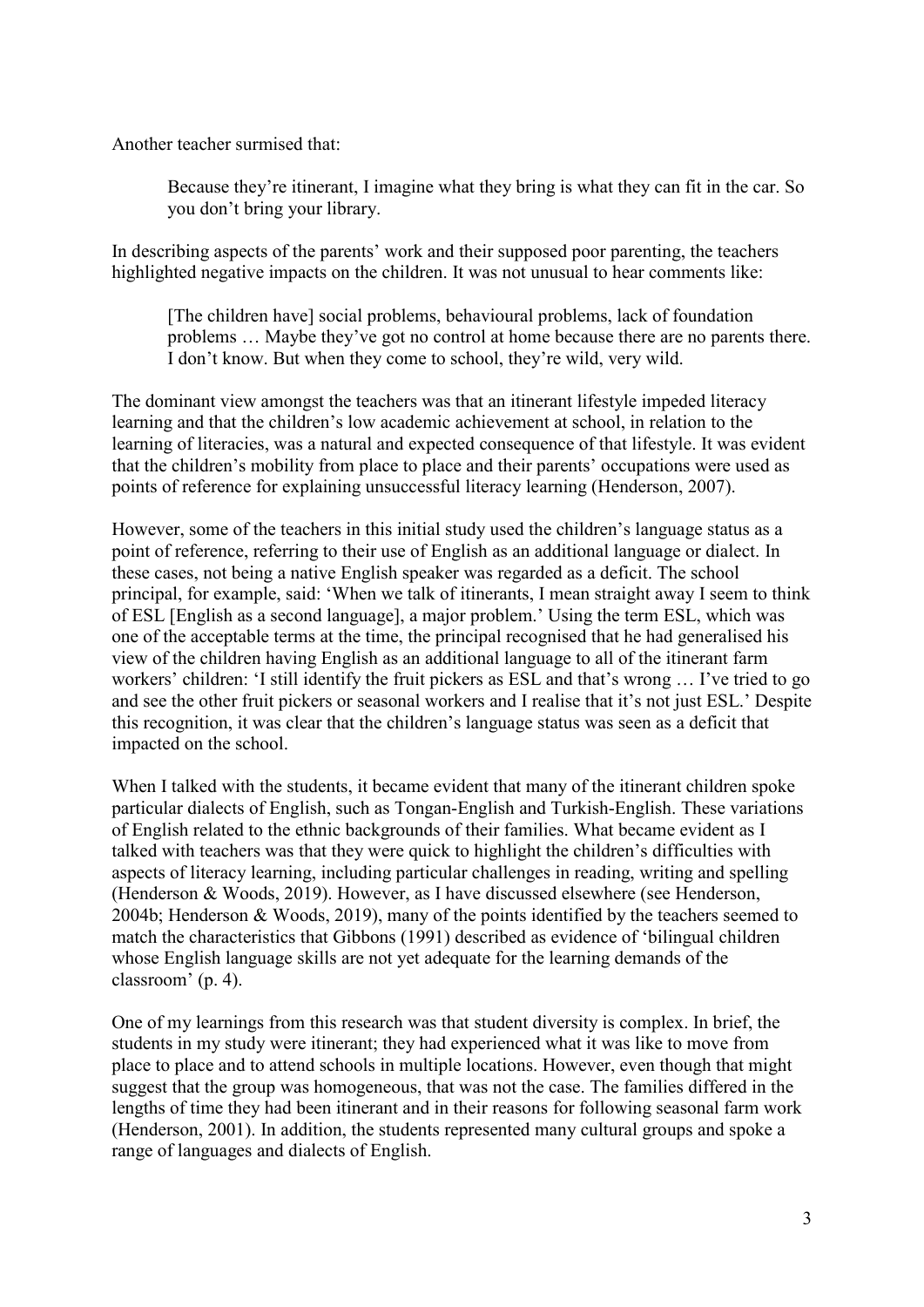In addition, I learnt that teachers' understandings about student diversity are also complex. When the teachers in my research talked about the itinerant families, for example, they drew on a complex array of factors, including itinerancy, ethnicity, cultural and linguistic differences, socio-economic status and gender. The teachers' familiarity with particular families also impacted on their understandings. If teachers had been in the school for several years, they knew the children whose families returned to the school year after year. Their understandings of children's itinerant lifestyles and literacy learning were tied to years of 'knowing' those children and others like them. For teachers who had worked at the school for only a short time, their experiences of this type of itinerancy and its effects on the school were often fairly limited.

As a result, teachers' readings of the itinerant students were varied. The principal referred to the arrival of the itinerant students as:

a logistical nightmare when we get so many kids in that we have to rearrange classes to make more classes … when the numbers go down so do the class levels again and it all starts again. It's just one big cycle.

When asked about the enrolment of the itinerant students, some teachers talked about the disadvantages for the residentially-stable students who lived in the one location all year round. These teachers regarded the arrival of the itinerant students as having a negative impact. For example, one teacher explained the disappointment experienced by the residentially-stable students when they were moved to a different class:

the sense of disappointment that they've been taken away from their friendship groups and taken away from the teacher they're accustomed to working with.

Other teachers, however, regarded the itinerant students' arrival as a positive event. One teacher, who was new at the school, was caught up in the excitement of her class on hearing about the arrival of a student who had attended the school during previous harvesting seasons. She explained:

I just remember when [the student] was coming. They were excited. Everyone wanted his desk beside them ... They were just buzzing ... he was a celebrity.

Despite some positive stories, most of the teachers tended to talk about the itinerant students in deficit and stereotypical terms. They often generalised from an example or two to the whole cohort of farm workers' children. This helped to set up binaries which distinguished the itinerant farm workers' children from the other students in their classes. The itinerant farm workers' children were 'marked' (using the term coined by Davies & Hunt, 2000) by their classification as being out-of-the-normal or in the deviant category of binary pairs. Being itinerant, speaking languages other than English, and being of a particular ethnicity were all marked positions that disrupted the taken-for-granted way that the school's classrooms operated. As Davies and Hunt had found in their research, 'those who disrupt' the order of the classroom 'are "problem students" and are marked as such' (p. 109).

What I was hearing as I collected data was a normative perspective that juxtaposed the itinerant farm workers' children against the students who attended the school all year round. The itinerant farm workers' children were regarded as different from their peers who resided permanently in that location and who spoke English as their first (and generally only)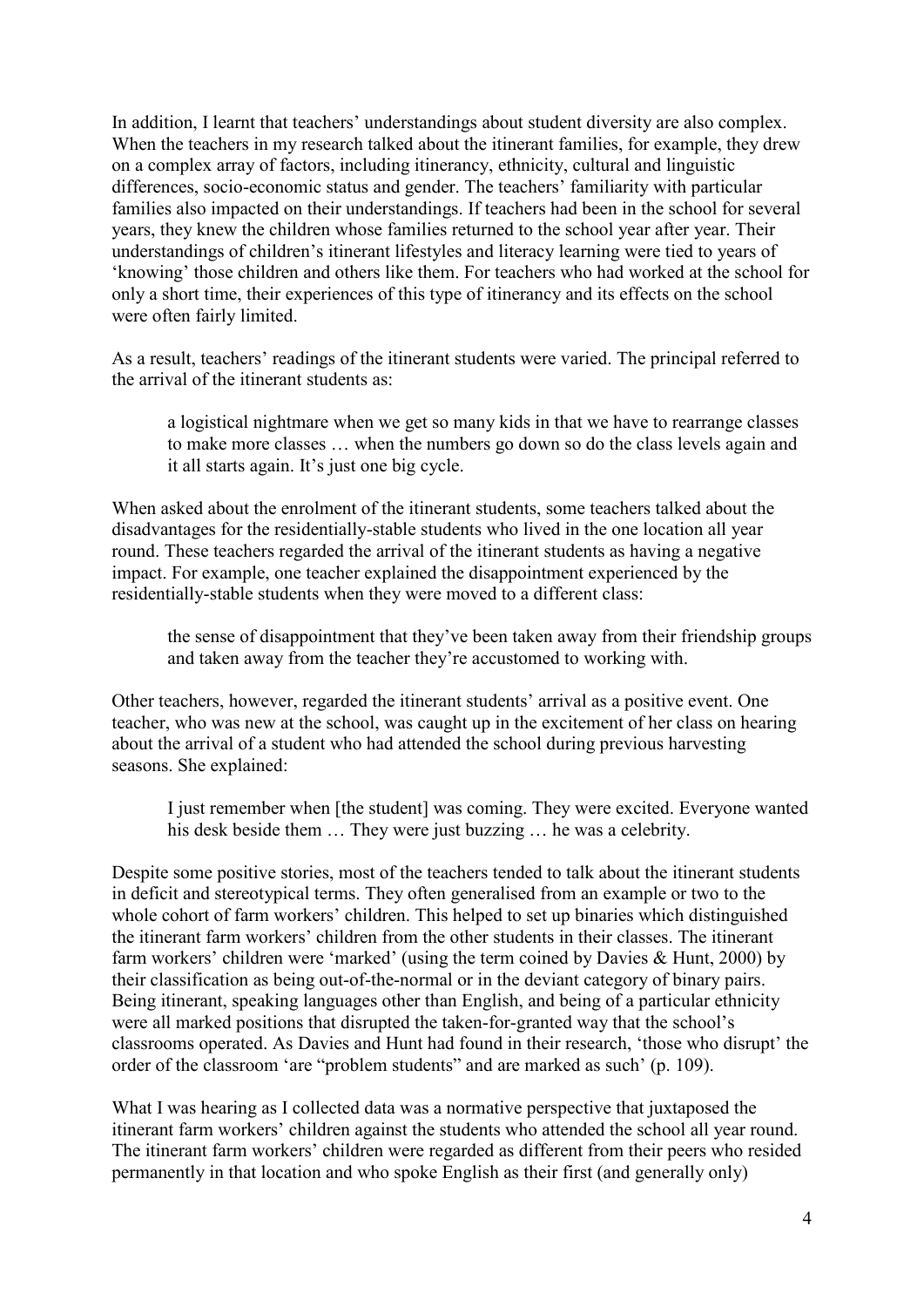language. This seemed to establish a set of binaries, whereby the residentially-stable students were seen as possessing a set of positive traits that served them well at school, and contrasted with the itinerant students, who were new and, by implication, not as stable, often unsettled, and not as savvy about how their classrooms worked.

As I pondered these ideas, I began to think seriously about the consequences of the deficit stories and the binaries that positioned the itinerant farm workers' children as marginal to school literacies learning. The take-up of this normative perspective seemed to hide the strengths and capabilities of the itinerant students. Instead, they were explained in terms of what they could not do. I was also intrigued by Gilbert's (2000) observation that it is important for us to recognise the limitations of our Western way of thinking and how it 'predisposes us to look for simple oppositional solutions; how it slides over differences and ambiguities; how it leads to the construction of narratives of blame' (p. 2).

And narratives of blame had been clearly evident in the research data I had collected. In the school context, the itinerant farm workers' children and their parents were blamed for the children's underachievement in literacy learning. Most of the teachers had the view that the parents were working exceptionally long hours on the farms and were therefore too tired to provide adequate supervision, care, or home literacy experiences for their children. Similarly, in the wider community, the farm workers were constructed as criminals, illegal immigrants, untrustworthy citizens and inadequate parents. Even though were also some stories that recognised the diverse cultural and linguistic resources of the workers and acknowledged the importance of the economic role they played within the community, these were in the minority and did not disrupt the negative stories that were circulating.

The Australian Bureau of Statistics (2017, 2020) identifies Australian society as culturally and linguistically diverse, and the documents that frame Australian school education, such as the Australian Curriculum (Australian Curriculum, Assessment and Reporting Authority [ACARA], 2020a) and *The Alice Springs (Mparntwe) Education Declaration* (Education Council, 2019), emphasise that education should cater for all students through excellence and equity. In particular, education is expected to ensure that all students are able 'to reach their potential and achieve their highest educational outcomes' (Education Council, 2019, p. 17) through appreciation and respect for 'Australia's rich social, cultural, religious and linguistic diversity,' commitment to 'national values of democracy, equity and justice,' and recognition of the importance of understanding, acknowledging and celebrating 'the diversity and richness of Aboriginal and Torres Strait Islander histories and cultures' (p. 8).

It is clear, however, that different documents have different 'takes' on diversity, from social, cultural, linguistic and religious considerations (Education Council, 2019) to cognitive and corporeal considerations relevant to gifted and talented and special needs students (ACARA, 2020c). Despite different ways of defining diversity, these educational documents focus on equitable outcomes for '*all* young Australians' (Education Council, 2019, p. 4, emphasis added).

Nevertheless, it seems to me that the labelling of students' diversity is problematic. As I discussed earlier, different school personnel thought about the itinerant farm workers' children in different ways, some constructing the students' literacy learning as an outcome of the families' itinerant lifestyles and others focusing on the students' language backgrounds. In both cases, the focus on one characteristic seemed to blinker teachers from seeing the other. In addition, as was highlighted by Kalantzis, Cope and the Learning by Design Project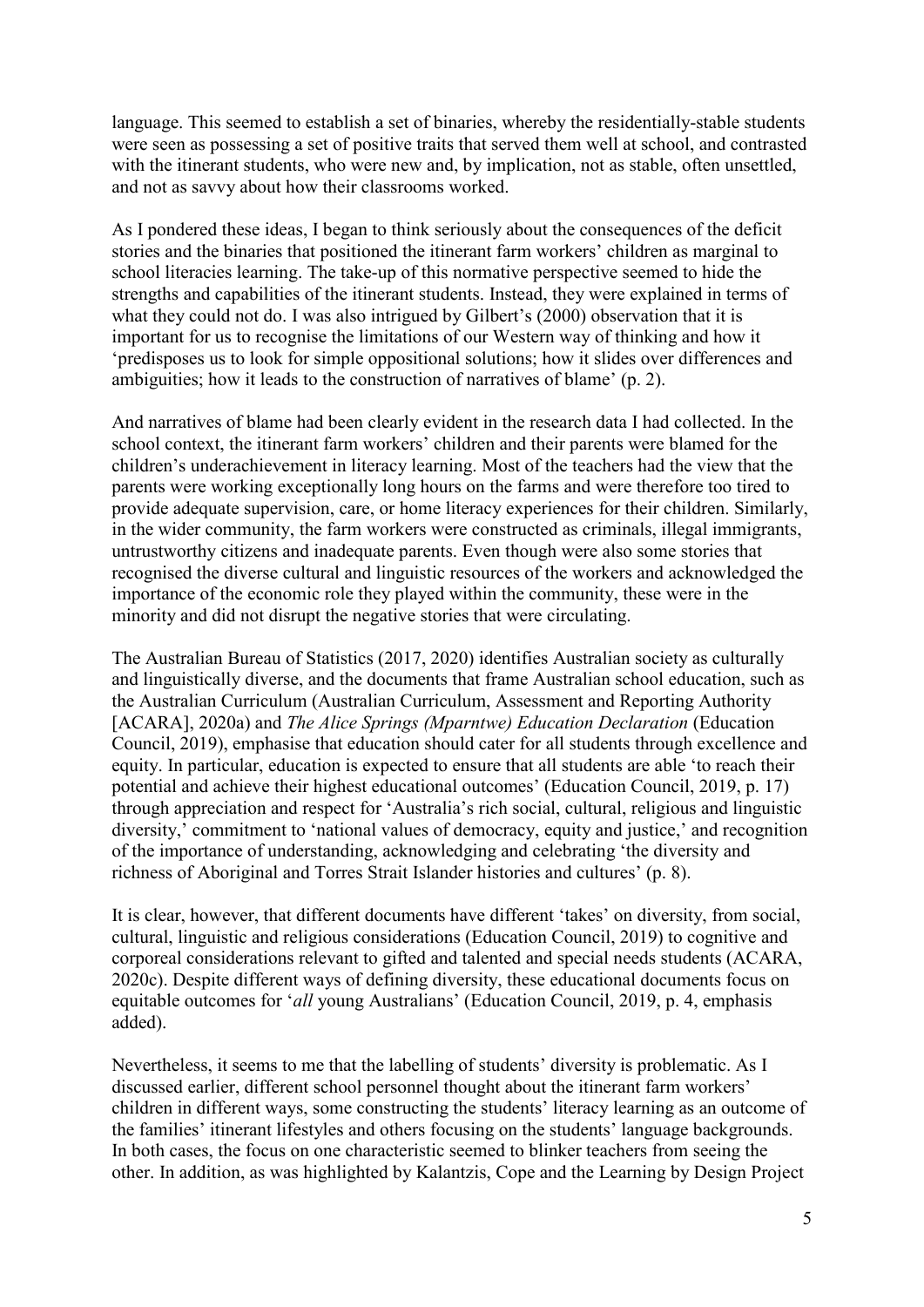Group (2005), 'the gross demographics of difference – the dimensions of gender, age, ethnicity/race, locale, socio-economic group and (dis)ability' describe 'powerful realities,' but 'they are not in themselves factors which affect learning' (p. 44).

Kalantzis et al. (2005) went on to identify what lies behind those gross demographics. These aspects, which are sometimes invisible, include the 'experiences, interests, orientations to the world, values, dispositions, sensibilities, communication styles, interpersonal styles, thinking styles and the like' that students bring to their learning (p. 44). The students' lifeworld, 'their everyday lived experience,' is 'what has shaped them … what has made them who they are … what they like and unreflectively dislike. It is who they are' (pp. 46, 45). An understanding of the importance of students' lifeworlds means that we start to see the depth and breadth of diversity and realise that, if we are serious about student learning, then we need to focus on individual attributes as well as those of the broader group.

Interestingly, advice for teachers about planning for the learning of literacies does not always bring the breadth and depth of diversity together. The Australian Curriculum, for example, highlights some aspects of gross demographics (ACARA, 2020c) and some of the lived experience attributes (ACARA, 2020b), but in separate places in the curriculum documents. In addition, some aspects of diversity can be visible and others invisible and this was evident in some of my discussion about the itinerant farm workers' children. As Kalantzis et al. (2005) identified, teachers are face with an important challenge: 'How do we engage all learners in classrooms of difference? In other words, how do we do diversity?' (p. 46).

The prevalence of stereotypical and deficit stories about itinerant farm workers' children, their learning of literacies and the lives of their families prompted me to change tack with my research. I began to document stories of success from schools instead of tapping into deficit discourses, and to think about ways of 'turning around' deficit discourses, using the metaphor suggested by Kamler and Comber (2005).

In thinking about the deficit stories, I was struck by the commonsense logic, expressed by the teachers, that it was natural and expected that itinerant students would experience difficulties in learning school literacies. In fact, parents were often blamed for what teachers saw as the students' disrupted learning. To my way of thinking, this logic is problematic, because success in the learning of literacies was seen as situated outside the control of the school and the teachers. However, the thing that gave me hope was that not all teachers used the itinerancy frame of reference in a negative way.

The construction of itinerant farm workers' children as successful literacy learners was not a dominant discourse, but it did exist. As described in Henderson (2007), one teacher, for example, talked about the strengths of the itinerant children she was teaching. She said: 'I found that generally with the itinerant children that they are much more mature, socially much more mature as well, very capable, and I'm very sorry to have seen them go.' When I asked for more information, she explained that:

I think they have a more interesting life probably, and it's more challenging, more stimulating and it seems to show with all the ones that I've got [in my class]. And I think I've lost another boy, an itinerant one, and he was excellent too … Superb, you just set the work and they get on with it. They're very independent. That's the key word, independent.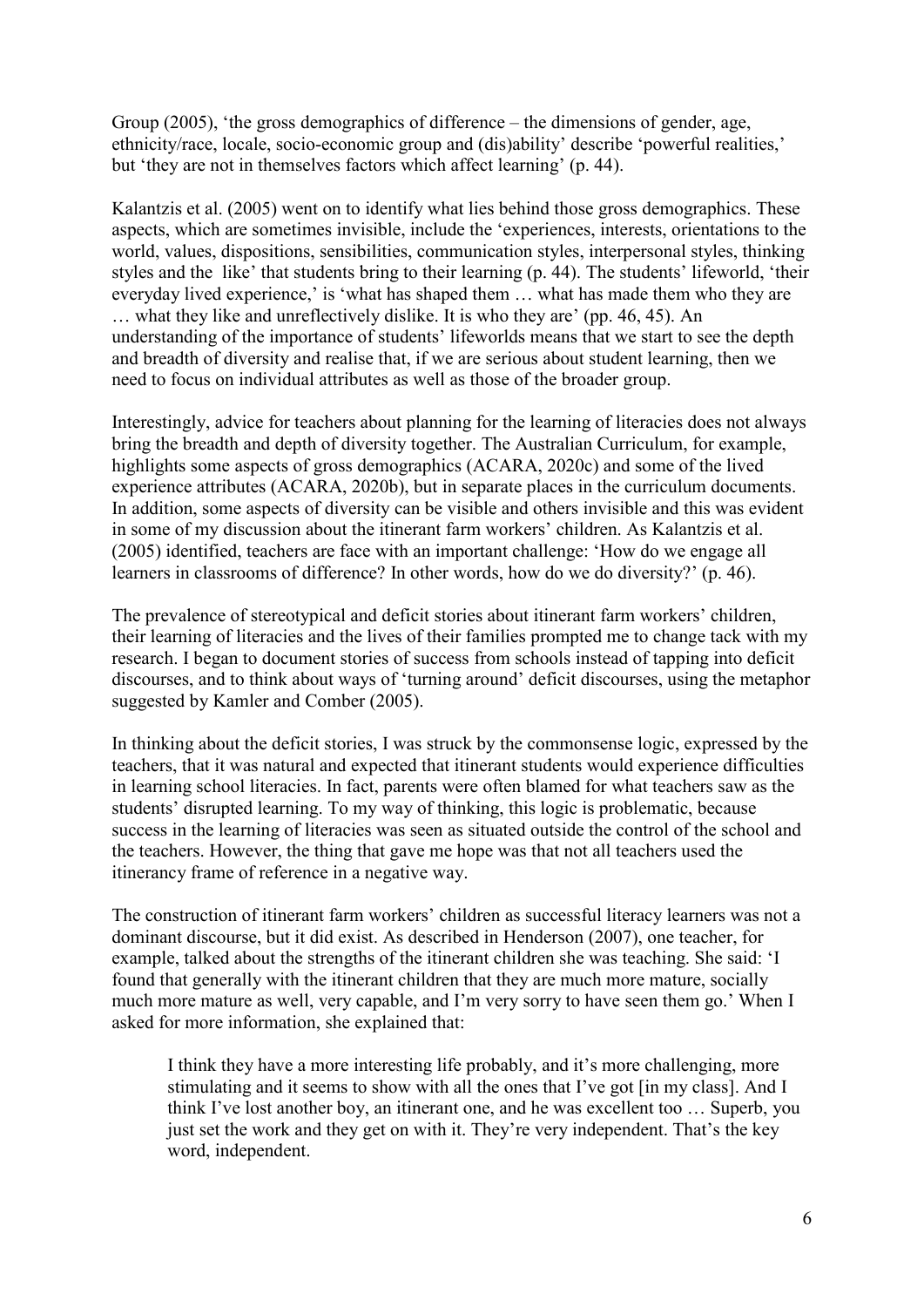The teacher regarded the itinerant farm workers' children as capable, mature and independent and she noted their enthusiasm for learning in her classroom. She specifically described one student:

And often he used to say on the weekend, can I do some extra work and is it all right if, instead of writing four stanzas from the poem, can I write the whole lot? And he'd bring it in on Monday with everything done and a special printed heading as well.

The teacher had identified what Moll and colleagues referred to as *funds of knowledge* – the strengths and resources that students bring to school (González, Moll, & Amanti, 2005; Moll, Amanti, Neff, & González, 1992). From this perspective, all students are competent and they 'have knowledge, and their life experiences have given them that knowledge' (González et al., 2005, pp. ix–x).

The idea of funds of knowledge complements the notion of student lifeworlds and highlights the importance of identifying the resources, including experiences, knowledge and skills, that students bring to school and can use as the basis for further learning. If teachers are able to move away from deficit discourses, to see their students in terms of what they *can do*, rather than in terms of what they cannot do, then this shifts the focus to the actions that teachers can take to ensure student learning.

# **Reflection 3: Thinking about pedagogies**

Comber and Kamler (2004; Kamler & Comber, 2005) made it abundantly clear that it is possible to turn around student disengagement with, and underachievement in, the learning of school literacies. They argued that pedagogy – the work of teachers – was 'central to turning around trajectories of school literacy failures and resistance' (p. 8), referring to these particular pedagogies as *turn-around pedagogies*. It is probably no surprise, then, to consider that teachers' selection of pedagogies can have important consequences.

If, for example, a teacher takes up 'a deficit gaze' (Dudley-Marling, 2007, p. 7) in relation to a particular group of students, then a compensatory approach for teaching literacies can seem commonsense and thus result in a pedagogical focus on topping up students' skills and knowledge (Henderson, in press; Henderson & Woods, 2019; Woods, 2019). Even though such an approach might seem logical, it is rather simplistic and founded on some shaky assumptions. In fact, the consequences of such an approach can be severe: a narrow approach to curriculum and the teaching of low level skills, sometimes to the exclusion of other teaching (Henderson, in press; Woods, 2019). This logic assumes that unsuccessful literacy learning can be remedied by teaching more basic skills. It does not take into account that literacies are produced and consumed in sociocultural contexts and that the practice of codebreaking needs to be accompanied by semantic, pragmatic and critical practices (Ludwig, 2003; Luke & Freebody, 1999). Luke and Freebody (1999) emphasised that literacy proficiency is about the mixing and orchestration of these practices and that 'each is necessary ... but in and of themselves, none is sufficient' (pp. 7–8). Their arguments suggest that one-size-fits-all solutions to literacy learning are unlikely to work.

It would seem to make sense, then, that pedagogies for the teaching of literacies need to be able to facilitate learning in multiple ways. This suggests that if teachers want to ensure that they cater for diversity, then they need to be diverse in their thinking *about* pedagogies. If I return to consider pedagogies suitable for the itinerant farm workers' children, then The New London Group's (1996) pedagogy of multiliteracies provides a way of thinking about a range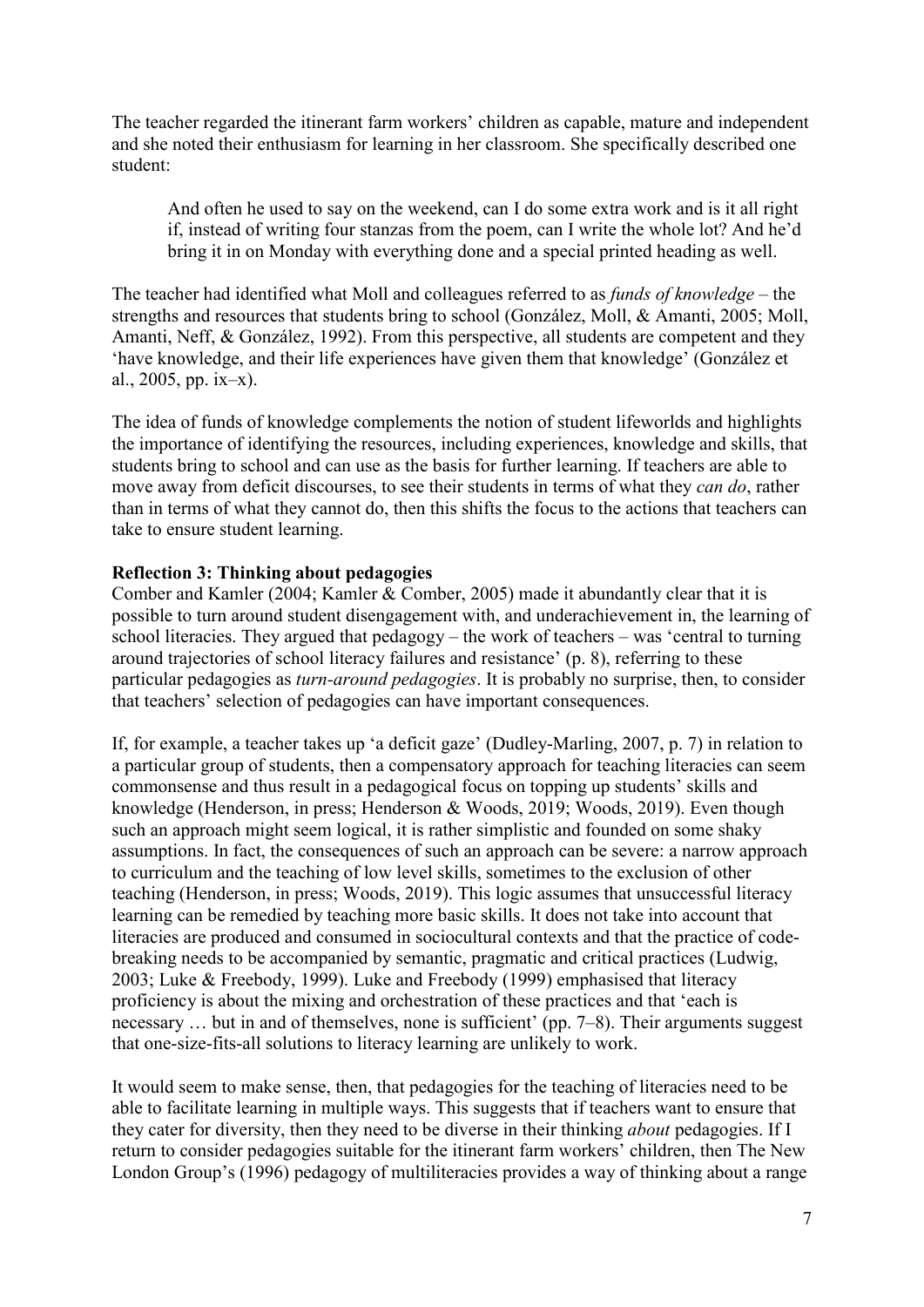of pedagogies used in conjunction with each other. For example, situated practice immerses students 'in activities and practices that allow them to experience or re-experience both known and new knowledge' (Henderson, 2008b, p. 198). This allows students to revisit what they know, extend their knowledge of particular topics, learn about the literacies they need to use, make connections between present and past knowledges and capabilities, and experience a sense of belonging with the learning on offer (adapted from Henderson, 2008b, p. 198).

Activities like these also offer opportunities for teachers to observe newly arrived students, to see 'where they are at' in terms of the learning expected in their new school, and to gain insights into their lifeworlds. In addition, situated practice can open up the way for students' diversity – in particular, their different ways of being, doing and knowing – to be a resource for other students, especially for sharing worldviews, different experiences and different perspectives.

Yet, situated practice alone is not enough. There also need to be opportunities for teachers to intervene actively in students' learning by scaffolding specific learning through explicit teaching – the overt instruction of The New London Group's (1996) pedagogy – and to ensure critical practice and transformative practice. Being able to weave together (Cazden, 2006; Kwek, 2012) different pedagogical approaches provides opportunities for students to learn in different ways and enables teachers to adjust and adapt their choices of pedagogies in order to ensure that their students are learning and continuing to learn.

What I am saying here is that it is important for teachers to have repertoires of pedagogies at their disposal and to be able to draw in suitable pedagogies as they are needed. Teachers require, therefore, what Freebody (2005) referred to as 'professional sophistication' (p. 177), to do the intellectually challenging work of pedagogically embracing students' diversity, particularly in the face of persistent 'counterproductive discourses that constitute certain students as "deficit"' (Comber & Kamler, 2004, p. 293). The New London Group's (1996) pedagogy of multiliteracies offers one example of an integrated pedagogical model and informed my discussion here, but it is not the only one that teachers might use.

# **A final thought about pedagogies**

I worry, though, that there are times when narrow pedagogical approaches are nominated as useful for school-wide literacy interventions. I say this because of a very small piece of research that I undertook about three or four years ago. At the time, some education systems had mandated that schools put their pedagogical frameworks on the public record, as was the case in Queensland (see Queensland Department of Education, 2020). To investigate the decisions of schools around pedagogies, I conducted a Google search and examined the first 20 frameworks for Queensland schools that the search revealed (Henderson, in press).

In analysing these frameworks, I found that 17 of the 20 schools nominated explicit teaching as their pedagogical framework and some of the plans included statements such as 'our students learn through drill and skills' (Henderson, in press). I am quite aware that my investigation was limited and I certainly cannot make any claims about the day-to-day pedagogical actions of teachers in those schools. However, even though explicit teaching to scaffold learning is a necessary component of effective pedagogical practice, I would be rather concerned if it was the only pedagogy in use, especially in light of the importance of pedagogies in ensuring that learning is occurring for all students.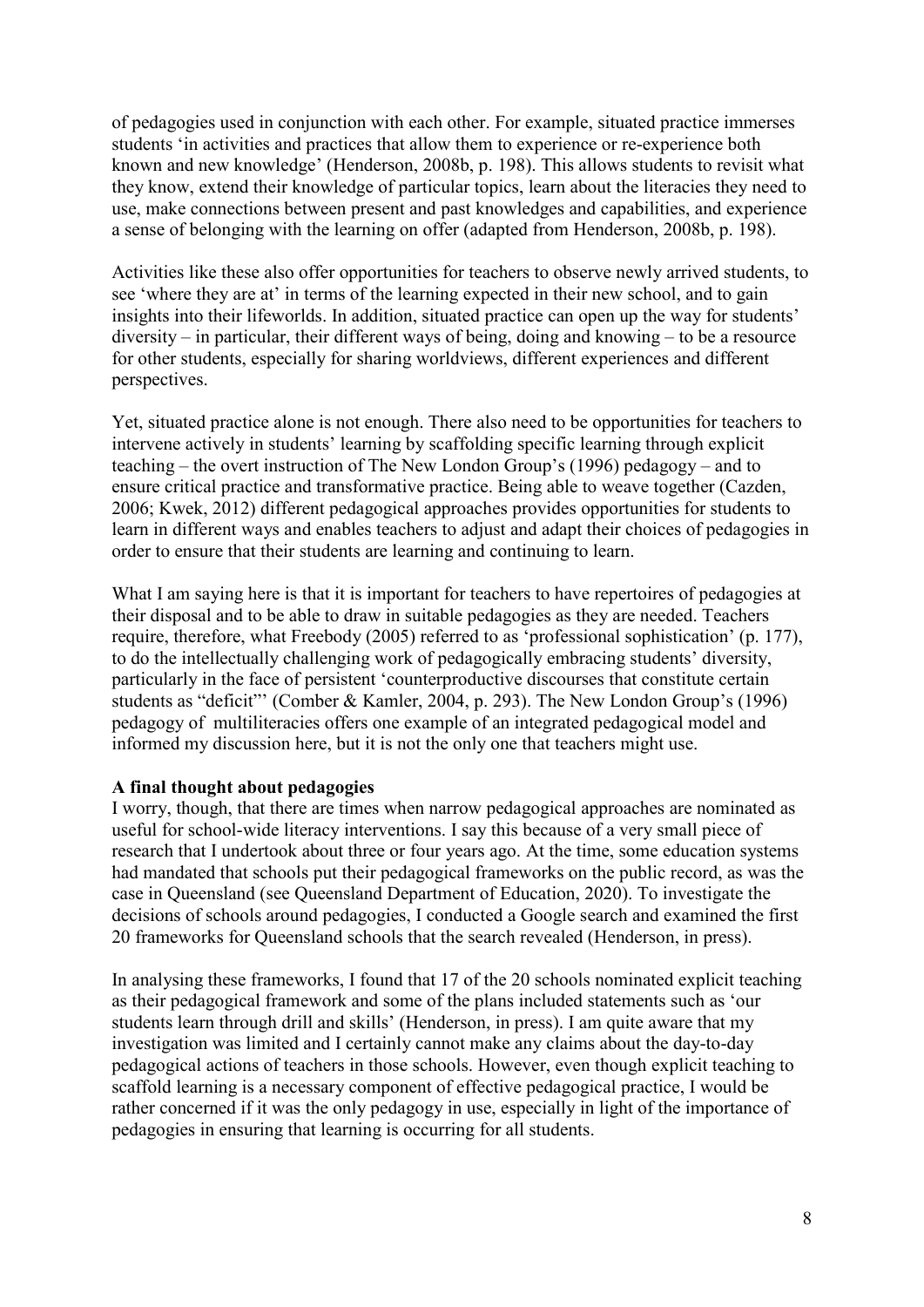As stated earlier, the weaving (Cazden, 2006; Kwek, 2012) of different pedagogies opens up opportunities for learning in different ways, and it caters for the different knowledge, skill and experiential backgrounds of students. It also provides opportunities for teachers to adjust and adapt their pedagogies for ensuring ongoing student learning. This means that teachers need repertoires of pedagogies and they need to be professionally competent: to have knowledge about pedagogies and how to weave them (Freebody, 2005; Kwek, 2012) as they work with diversity in their classes.

# **Conclusion**

My three reflections meandered through my thinking about diversity, from reading significant works, to doing research and to applying ideas to pedagogical practice for the teaching of literacies. As I hope was evident, I recognise that knowing about student diversity is an important aspect of teachers' daily work, but knowing how to work with diversity and ensure that all students are successful literacy learners is paramount.

My reflections on research have provided opportunities for thinking about the complexities of student diversity and how teacher talk that is focused on deficits and binaries can impact negatively on teaching and on students' learning of literaces. My conclusion is that knowing about diversity requires a diverse understanding of pedagogies, of teachers and of children and their families and communities. Teachers need diverse pedagogies at their fingertips and the wherewithal to move from one pedagogy to another, so they can shape their teaching and adjust to their students' learning needs. Diversity matters in multiple ways, particularly in relation to students, teachers and pedagogies.

### **References**

Australian Bureau of Statistics. (2017). 2071.0 - Census of Population and Housing: Reflecting Australia - Stories from the Census, 2016: Cultural diversity in Australia. https://www.abs.gov.au/ausstats/abs@.nsf/Lookup/by%20Subject/2071.0~2016~Main %20Features~Cultural%20Diversity%20Data%20Summary~30

Australian Bureau of Statistics. (2020). Population characteristics [Webpage]. https://www.abs.gov.au/statistics/people/people-and-communities/migrant-datamatrices/latest-release#population-characteristics

- Australian Curriculum, Assessment and Reporting Authority. (2020a). Australian Curriculum. https://www.australiancurriculum.edu.au/
- Australian Curriculum, Assessment and Reporting Authority. (2020b). Steps to personalise learning: CASE [Webpage].

https://www.australiancurriculum.edu.au/resources/student-diversity/planning-forstudent-diversity/steps-to-personalise-learning-case/

- Australian Curriculum, Assessment and Reporting Authority. (2020c). Student diversity [Webpage]. https://www.australiancurriculum.edu.au/resources/student-diversity/
- Carrington, V., & Luke, A. (2003). Reading, homes, and families: From postmodern to modern? In A. van Kleeck, S. A. Stahl, & E. B. Bauer (Eds.), *On reading books to children, parents and teachers* (pp. 231–252). Mahwah, NJ: Lawrence Erlbaum Associates.
- Cazden, C. (2006, January 18). Connected Learning: 'Weaving' in classroom lessons. Keynote presented at the Pedagogy in Practice Conference, University of Newcastle, Newcastle, NSW.

Comber, B., & Kamler, B. (2004). Getting out of deficit: Pedagogies of reconnection. Teaching *Education, 15*(3), 293–310.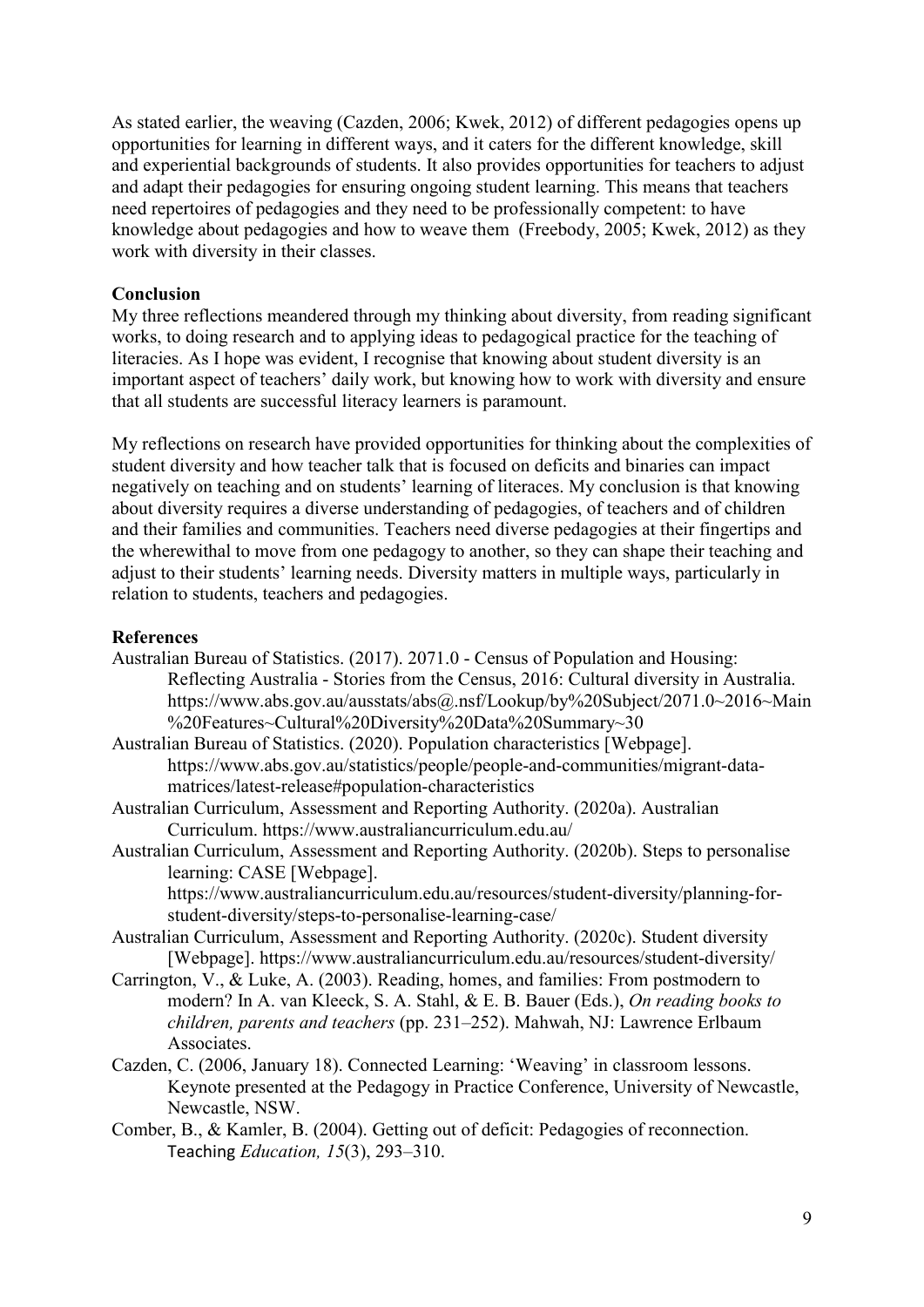- Davies, B., & Hunt, R. (2000). Classroom competencies and marginal positioning. In B. Davies (Ed.), *A body of writing 1990–1999* (pp. 107–131). Walnut Creek, CA: AltaMira Press. (Reprinted from the *British Journal of Sociology of Education*, 1994, *15*(3), 389–408).
- Dudley-Marling, C. (2007). Return of the deficit. *Journal of Educational Controversy*, *2*(1). https://cedar.wwu.edu/cgi/viewcontent.cgi?article=1028&context=jec
- Education Council. (2019). *The Alice Springs (Mparntwe) Education Declaration.* Carlton South, Vic.: Author.https://docs.education.gov.au/documents/alice-springs-mparntweeducation-declaration
- Freebody, P. (2005). The dynamics of literacy lessons. An introduction to 'In teachers' hands: Effective literacy teaching practices in the early years of schooling'. *Australian Journal of Language and Literacy, 28*(3), 175–178.
- Gibbons, P. (1991). *Learning to learn in a second language*. Newtown, NSW: Primary English Teaching Association (e: lit).
- Gilbert, P. (2000, March 22). '*The deepening divide?': Choices for Australian education*. Professorial inaugural address, Southbank Convention Centre, Townsville, Qld.
- González, N., Moll, L. C., & Amanti, C. (Eds.). (2005). *Funds of knowledge: Theorizing practices in households, communities, and classrooms*. New York, NY: Routledge.
- Gregory, E., & Williams, A. (2000). *City literacies: Learning to read across generations and cultures*. London, UK: Routledge.
- Heath, S. B. (1982). What no bedtime story means: Narrative skills at home and school. *Language in Society, 11*, 49–76.
- Heath, S. B. (1983). *Ways with words: Language, life, and work in communities and classrooms*. Cambridge, UK: Cambridge University Press.
- Henderson, R. (2001). Student mobility: Moving beyond deficit views. *Australian Journal of Guidance and Counselling, 11*(1), 121–129.
- Henderson, R. (2004a). Educational issues for children of itinerant seasonal horticultural workers: A case study in an Australian context. *International Journal of Inclusive Education, 8*(3), 293–310.
- Henderson, R. (2004b). Recognising difference: One of the challenges of using a multiliteracies approach? *Practically Primary*, *9*(2), 11–14.
- Henderson, R. (2005). An invasion of green-stained farm workers from outer space(s)? Or a rural community struggling with issues of itinerancy? *Education in Rural Australia, 15*(1), 3–13.
- Henderson, R. (2007). Looking at learners: Making sense of observations. *Literacy Learning: the Middle Years, 15*(1), 43–48.
- Henderson, R. (2008a). A boy behaving badly: Investigating teachers' assumptions about gender, behaviour, mobility and literacy learning. *Australian Journal of Language and Literacy, 31*(1), 74–87.
- Henderson, R. (2008b). Mobilising multiliteracies: Pedagogy for mobile students. In A. Healy (Ed.), *Multiliteracies and diversity in education: New pedagogies for expanding landscapes* (pp. 168–200). Melbourne, Vic.: Oxford University Press.
- Henderson, R. (in press). Using rural education research to rethink literacies pedagogies. In P. Phillips & M. Fuqua (Eds.), *Ruraling education research: Connections between rurality and the disciplines of educational research*. New York, NY: Springer Nature.
- Henderson, R., & Woods, A. (2019). Teaching for quality and equity: (Re)focusing the lens beyond deficit: Making diversity and difference in schools visible. In R. Henderson (Ed.), *Teaching literacies: Pedagogies and diversity* (2nd ed., pp. 231–248). Docklands, Vic.: Oxford University Press.